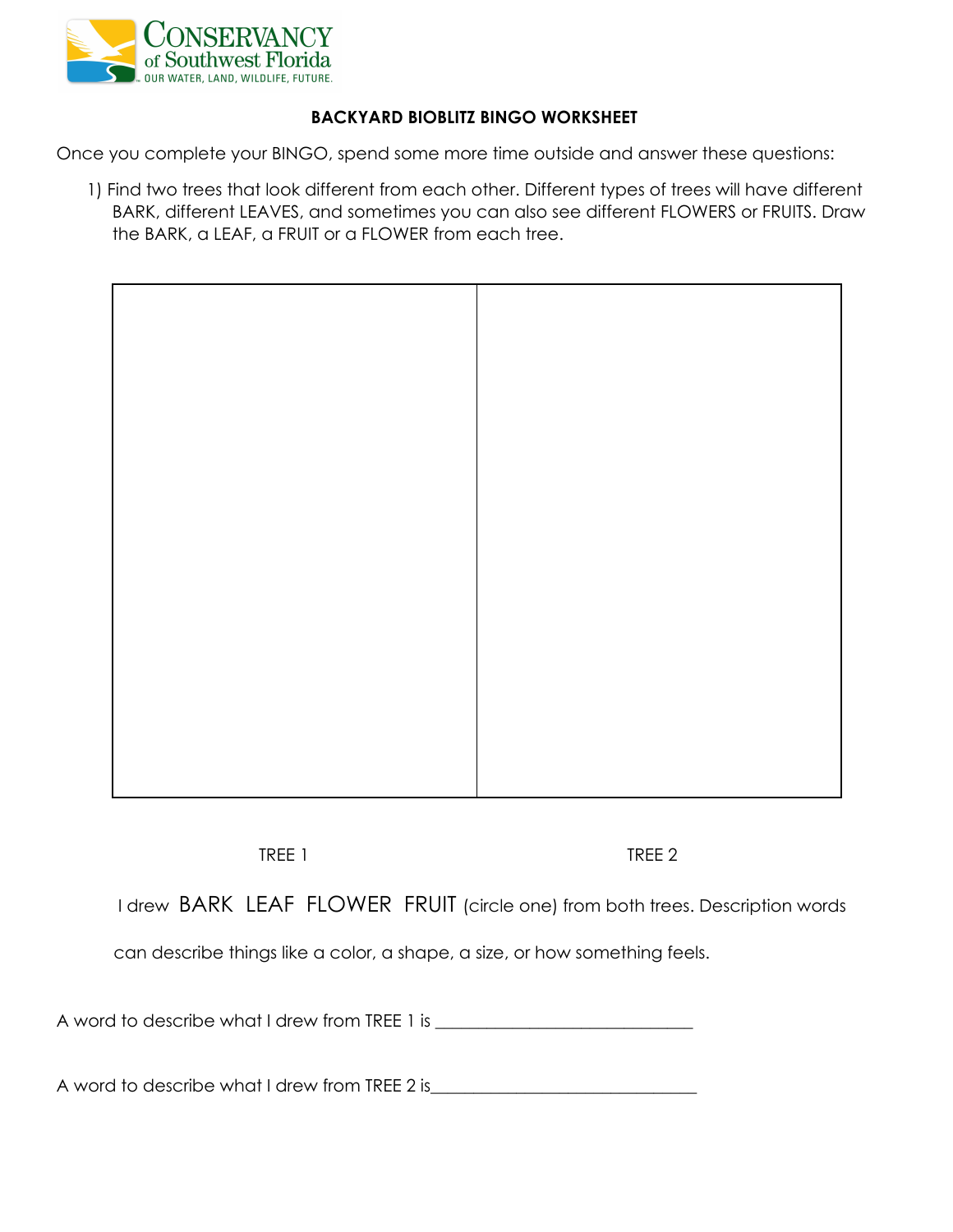

Now write some other ways these trees were DIFFERENT from each other.

2) The COOLEST thing I found outside was

3) The SMALLEST thing I found outside was

4) The BIGGEST thing I found outside was

5) Biodiversity is:

- a. The variety of life on earth
- b. How many different types of living things there are
- c. Important for a healthy planet
- d. All of the above